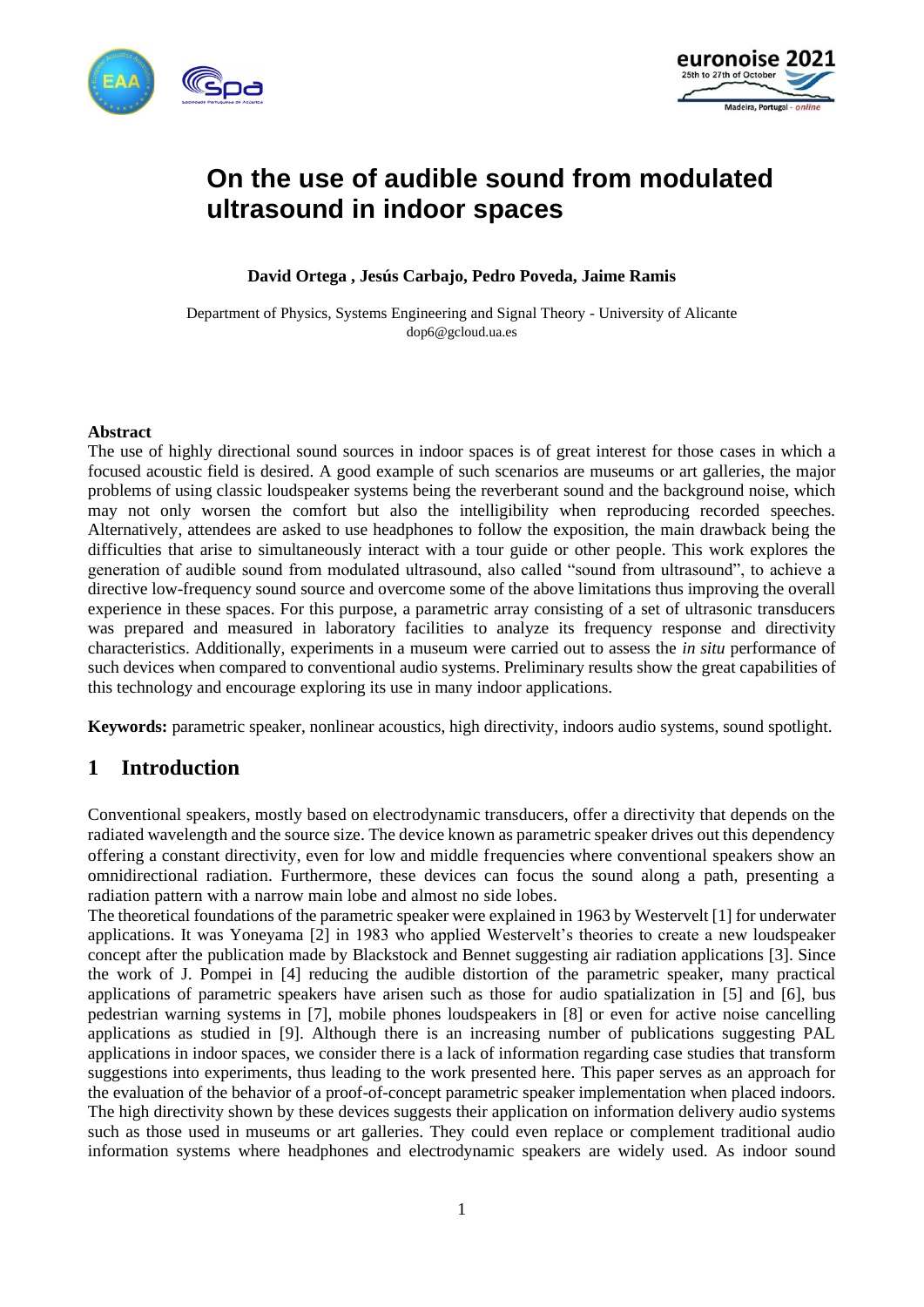<span id="page-1-0"></span>

involves a reverberant field, this project studies the influence of such reverberation in the general sound field to assess the possible disturbance produced to other visitors when one sound source is used.

## **2 Sound field indoors**

When a sound source is placed indoors, the emitted sound waves will reflect on the surfaces of the enclosure, leading to the creation of a reverberant field. The characterization of rooms according to this reverberant sound field is usually done through the reverberation time (RT), a measure of how much time is needed for a 60dB reduction in sound pressure level once the sound emission is interrupted. Sabine proposed a simple expression to calculate the RT assuming a diffuse field as

$$
RT(s) = \frac{0.161V}{A},\tag{1}
$$

where *V* is the room's volume in  $m^3$ , and *A* is the equivalent absorption area of the room's surfaces in *sabines*. Equation [\(1\)](#page-1-0) illustrates the dependence of the RT on the surfaces' sound absorption, reducing the RT as the sound absorption increases.

The reverberant field can be decomposed, according to the room impulse response, into early reflections and late reflections, the former being favorable for speech intelligibility as stated in [10] whilst the latter worsens it. When a sound source is placed in an enclosure, there will be a distance where the energy of the direct field will be equal to the energy of the reverberant field; the critical distance  $r_c$  defined as

$$
r_c = \sqrt{\frac{QA}{16\pi'}}
$$
 (2)

where  $Q$  is the source's directivity factor.

The intelligibility depends mainly on the reverberation time and the signal-to-noise ratio, the latter depending on the source's directivity factor. Thus, the intelligibility will increase whenever the listener is placed within a circle of radius  $r_c$  from the sound source, hence using high directive sources will improve the signal-to-noise ratio and, in turn, the overall intelligibility.

## **3 Sound from ultrasound**

Highly directional audible sound can be generated from ultrasound waves nonlinear interaction, leading to the effect that parametric speakers take advantage of; the so-called *autodemodulation* process.

### **3.1 Generation of sound from ultrasound**

Nonlinearities are responsible for multiple effects such as shock waves, audio distortion or intermodulation phenomena. The latter produces new spectral components from the interaction of two or more different frequency waves. The nonlinear by-product of intermodulation at the difference frequency of the interacting primary waves is the one that the parametric speaker takes advantage from, resulting in audible sound creation from the ultrasound interaction in air. H.O. Berktay in [11] developed an analytical approach for the resultant audible pressure  $p_2$  as a function of some design parameters of the parametric speaker as follows,

<span id="page-1-1"></span>
$$
p_2 = \frac{\beta P_0^2 a^2}{16 \rho_0 \alpha c_0^4 r} \frac{d^2}{d\tau^2} E^2(\tau), \tag{3}
$$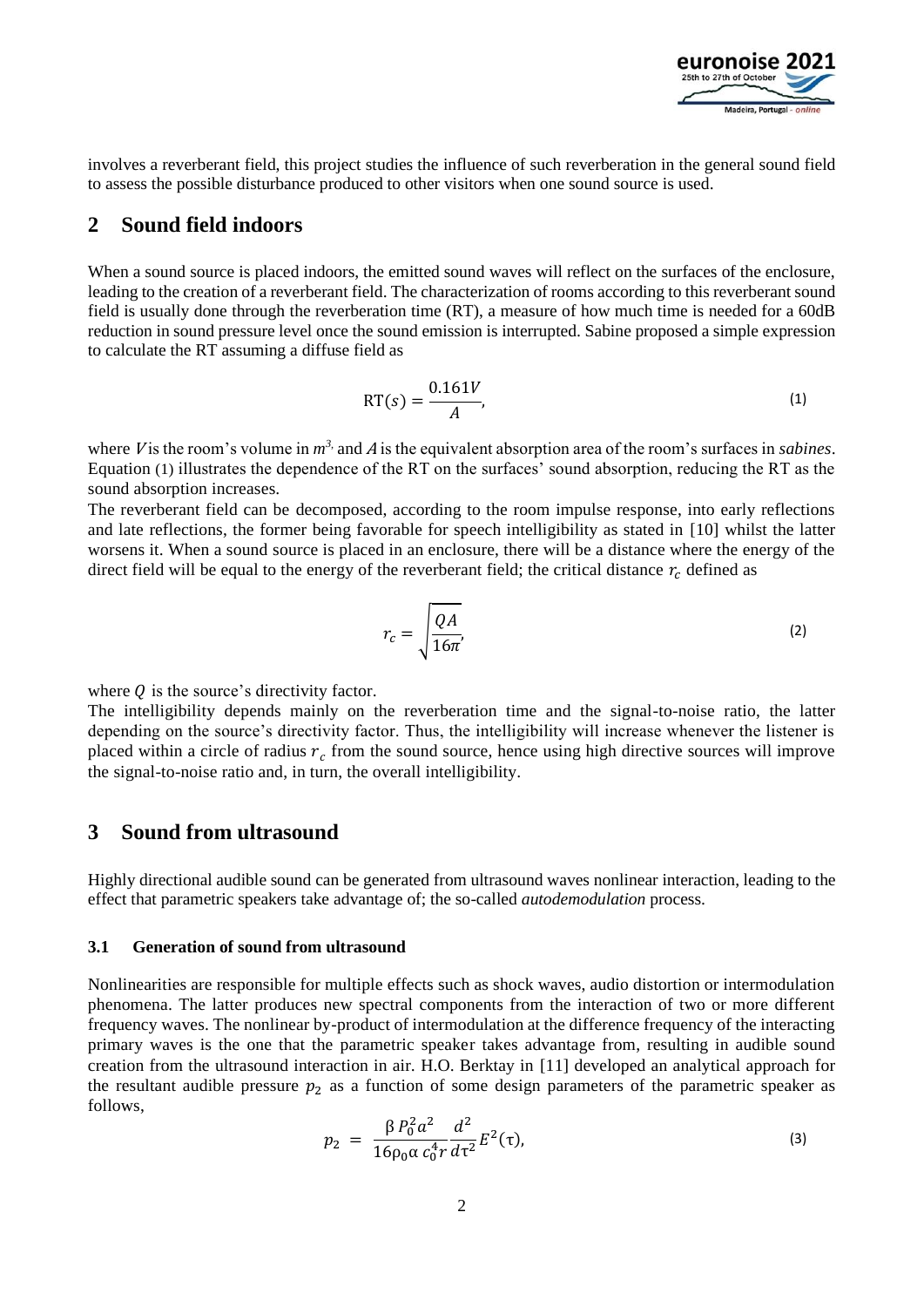

 $(0)$ 

where  $P_0$  is the carrier wave pressure,  $\alpha$  is the transducer radius,  $\beta$  is the nonlinear parameter (1.2 in the air),  $\rho_0$  is the medium density,  $c_0$  is the medium sound speed,  $\alpha$  is the absorption coefficient at the carrier frequency in Np/m, r is the distance from the source and  $E(\tau)$  is the envelope of the modulation. Equation [\(3\)](#page-1-1) can be understood as the transfer function of the parametric speaker, considering the radiating system as well as the transmission channel, so it shows the main limitations of this phenomena: (i) the quadratic component  $E^2(\tau)$  predicts an audible inherent distortion produced from the nonlinear interaction, (ii) the second time derivative anticipates a high-pass filter effect in the frequency response of the parametric speaker, and (iii) there is a strong dependency on the carrier's sound pressure and the array size to obtain high audible sound pressure levels.

The signal emitted by the parametric speaker must contain the spectral components that will interact nonlinearly with each other in the air, producing the auto-demodulation phenomena. This can be done by means of modulated signals where the amplitude, frequency, or phase of a carrier signal is changed according to a modulating signal, thus leading to amplitude, frequency, or phase modulation respectively. Some of these modulation schemes use the concept of *preprocessing,* where the modulating signal is modified to reduce the harmonic distortion produced by the auto-demodulation process in [\(3\)](#page-1-1). Here, we evaluate the effect of some modulations in terms of frequency response and directivity. The simplest amplitude modulation including sidebands at both sides of the carrier frequency is the *Double Side-Band Amplitude Modulation (DSBAM)*, having a carrier wave  $c(t)$  of angular frequency  $\omega_c$ , and amplitude  $A_c$ being modulated by a signal of frequency  $\omega_s$  and amplitude  $A_s$  as follows

$$
y_{DSB}(t) = [1 + mA_s \cos(\omega_s t)]A_c \cos(\omega_c t) = [1 + ms(t)]c(t),
$$
\n(4)

where *m* is the modulation index. The signal's envelope  $E(t) = [1 + ms(t)]$  can be modified to compensate the quadratic term predicted by Berktay in [\(3\),](#page-1-1) leading to the *Square Root Amplitude Modulation (SRAM)*

$$
y_{SRAM}(t) = \sqrt{1 + ms(t)} \sin(\omega_c t). \tag{5}
$$

Here, we will be also considering the modulation proposed in [12] which also uses *preprocessing* techniques to reduce distortion and considering the finite transducer bandwidth resulting in the *Modified Amplitude Modulations (MAM)* 

$$
y_{MAM1}(t) = [1 + ms(t)]\sin(\omega_c t) + \left[1 - \frac{1}{2}m^2 s^2(t)\right] \cos(\omega_c t). \tag{6}
$$

Regarding nonlinear modulations, frequency and phase modulation can also be used with parametric speakers with

$$
y_{FM} = A_c \cos(2\pi f_c t + \beta \sin(2\pi f_m t)), \tag{7}
$$

for the frequency modulation, where  $\beta$  is the frequency deviation, and

$$
y_{PM}(t) = A_c \cos(\omega_{ct} + \delta s(t))
$$

for phase modulation, where  $\delta$  is the phase deviation.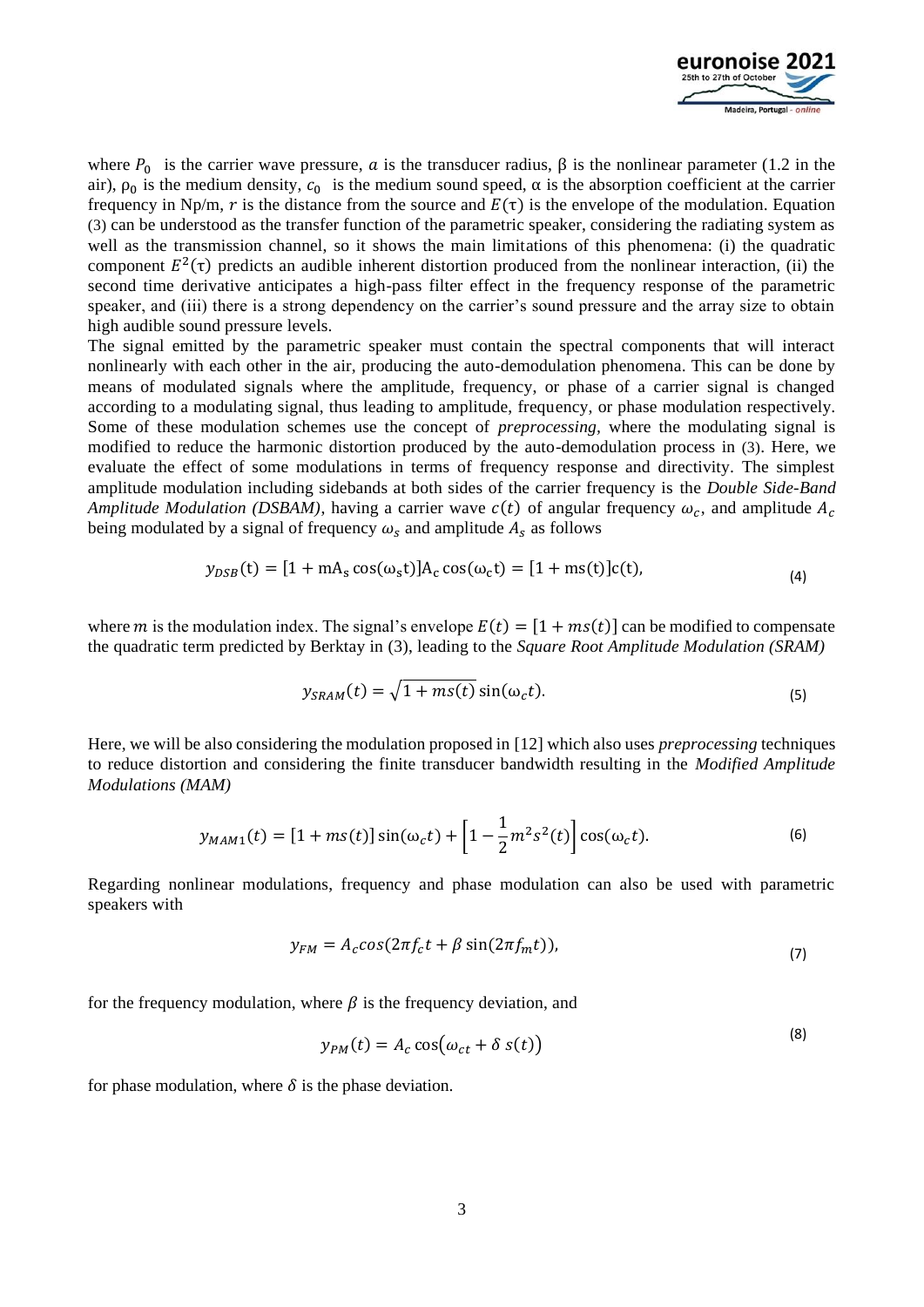

## **3.2 The parametric array loudspeaker**

The parametric speaker benefits from the lowest  $2<sup>nd</sup>$  order intermodulation product produced when two ultrasound waves at different frequencies interact nonlinearly with each other, thus being able to radiate audible sound with the directivity properties of short-wavelength ultrasound waves. Safety regarding long exposure to the high-pressure ultrasound waves emitted by these arrays has been study in [13] with the HyperSound® model, declaring these devices as safe. The radiation pattern shown by such loudspeakers, which avoids the omnidirectional propagation of sound, could prevent disturbing other listeners when used as a PA system in indoor spaces. The easiest implementation of parametric speakers consists of a piezoelectric ultrasound transducers plane array, although there are implementations with concentric geometries or electrostatic films.

To assess the parametric speaker performance indoors as well as to compare this type of devices with conventional speakers, we developed a proof-of-concept parametric array with 9 rows and 5 columns; 45 piezoelectric transducers (TCT40) welded in parallel on a PCB as shown in [Figure 1.](#page-3-0)



Figure 1. Proof-of-concept parametric speaker with 45 piezoelectric transducers.

## <span id="page-3-0"></span>**4 Results and discussion**

In this section, the main characteristics of the parametric speaker will be assessed. Eventually, a case study is shown to evaluate the performance of the parametric speaker when placed indoors.

#### **4.1 General characterization**

The frequency response of the proof-of-concept parametric speaker is shown in [Figure 2.](#page-3-1)



<span id="page-3-1"></span>Figure 2. Frequency response comparison between different modulations of the parametric speaker.

As predicted by [\(3\)](#page-1-1), the low-frequency response of the parametric speaker is affected by a high-pass filter effect. The parametric speaker shows a plain tendency for the middle frequency range, inviting for its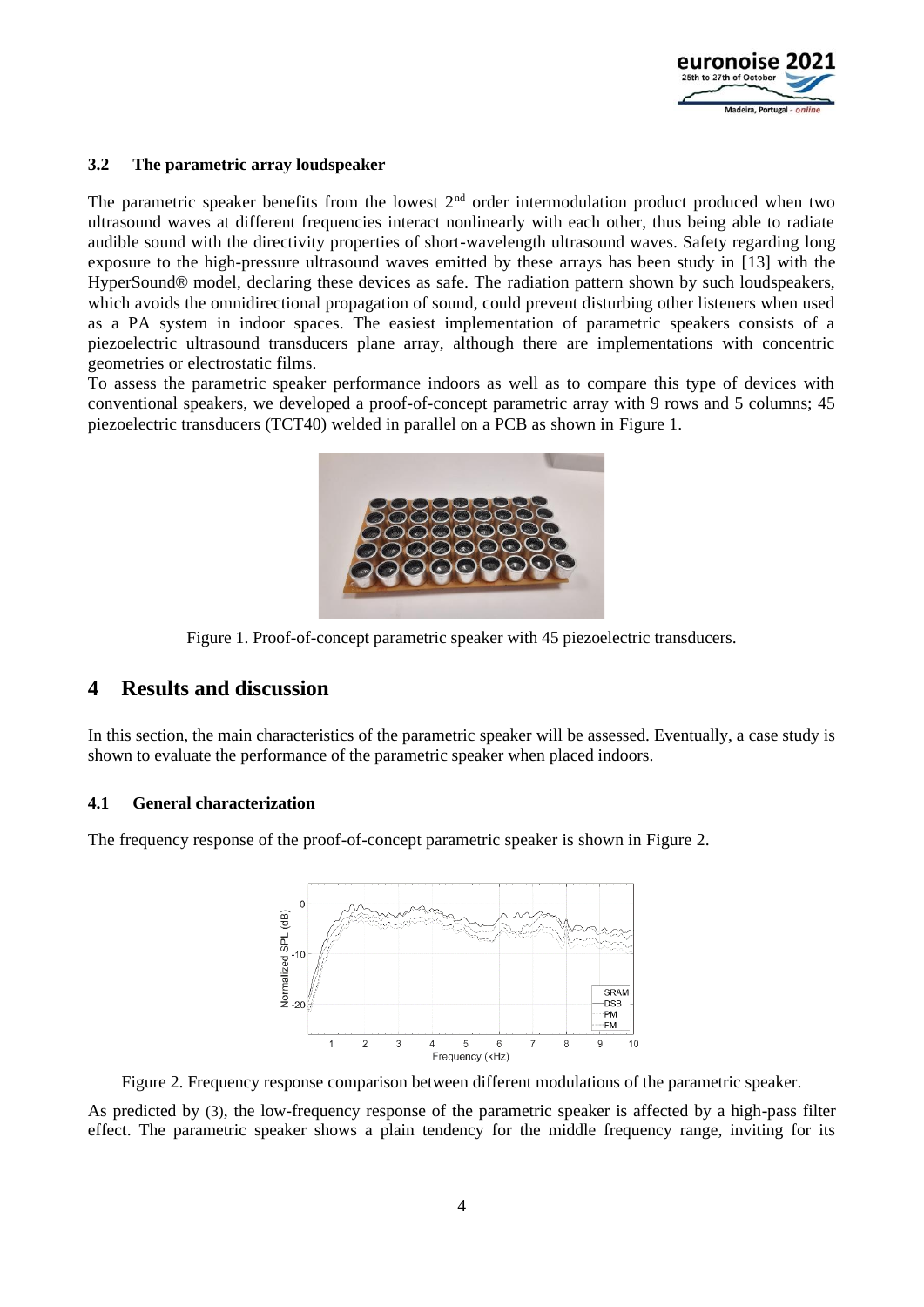

application in voice delivery systems. For this purpose, it is interesting to assess the total harmonic distortion levels of each modulation as well as its sensibility, thus leading to the plots in [Figure 3](#page-4-0) an[d Figure 4.](#page-4-1) The THD was measured at 1 meter with a 1 kHz pure tone as modulating signal[. Figure 3](#page-4-0) shows the benefit of *pre-processing,* having the SRAM the lowest THD value as expected, while the angular modulations exhibit a high amount of THD.



<span id="page-4-0"></span>Figure 3. Total harmonic distortion measured at 1 meter and 1 kHz with the parametric speaker. Amplitude modulations have a modulation index of 1, frequency modulation has a frequency deviation of 1 kHz, and phase modulation has a phase deviation of  $\pi$ .

Sensibility i[n Figure 4](#page-4-1) was measured at the same conditions of THD with a reference carrier wave pressure of 100 dB at 40 kHz. The proof-of-concept implementation of the parametric speaker is able to reach a maximum of 58 dB SPL with the nonlinear modulations, resulting in a compromise between THD and sensibility when choosing the modulation scheme. Note that no acoustic filter has been used for the measurements as suggested in [14] to prevent ultrasound disturbances in the microphone.



<span id="page-4-1"></span>Figure 4. Sensibility of the parametric speaker measured at 1 meter and 1 kHz with a reference of 100 dB at the carrier wave (40 kHz).

#### **4.2 Directivity characteristics**

Both, parametric and conventional sources' directivity was measured by means of a turntable in a semianechoic environment with a DSB modulated MLS signal sampled at 96 kHz for a 180º angle range with a step of 2.5º between measures. To observe the main advantage of parametric speakers, that is the high directivity when compared to conventional electrodynamic speakers, [Figure 5](#page-5-0) shows a polar plot comparing both devices at 1 kHz.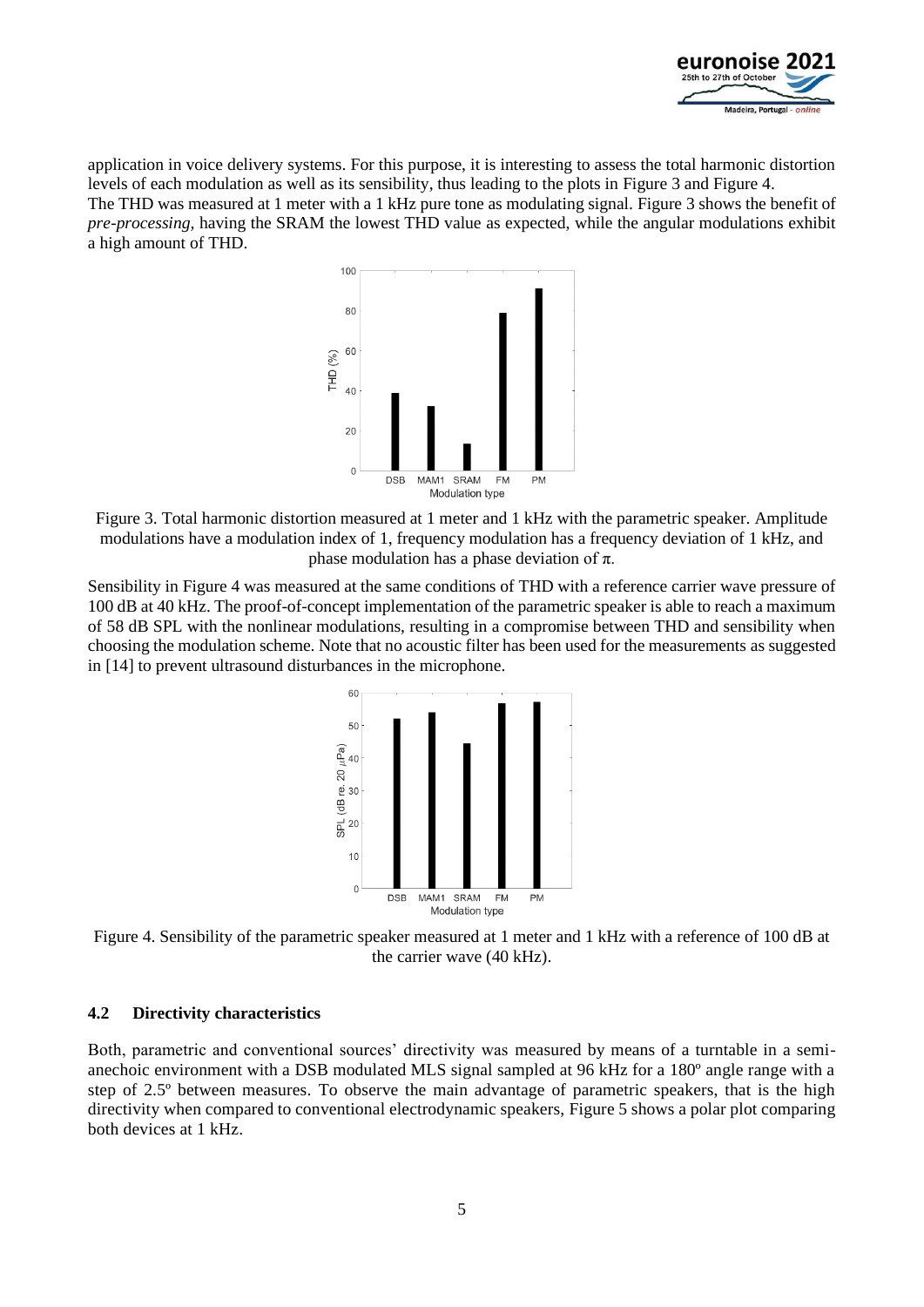



<span id="page-5-0"></span>Figure 5. Directivity comparison at 1 kHz and 1 meter of the proof-of-concept parametric speaker with a DSB modulation (continuous line) and a conventional 5" electrodynamic speaker (dotted line) with an equivalent effective surface.

[Figure 6](#page-5-1) illustrates the directivity results for different modulations at 1 kHz and 1 meter, showing that the parametric speaker directivity isn't much affected by the modulation scheme being used.



<span id="page-5-1"></span>Figure 6. Directivity comparison of different modulation schemes radiated with the parametric speaker at 1 kHz and 1 meter.

In order to evaluate the directivity behaviour at a wider frequency range, [Figure 7](#page-5-2) and [Figure 8](#page-6-0) show a frequency against azimuthal angle plot so the directivity behaviour of both devices can be assesed at once.



<span id="page-5-2"></span>Figure 7. Directivity plot of the proof-of-concept parametric speaker (DSB modulation).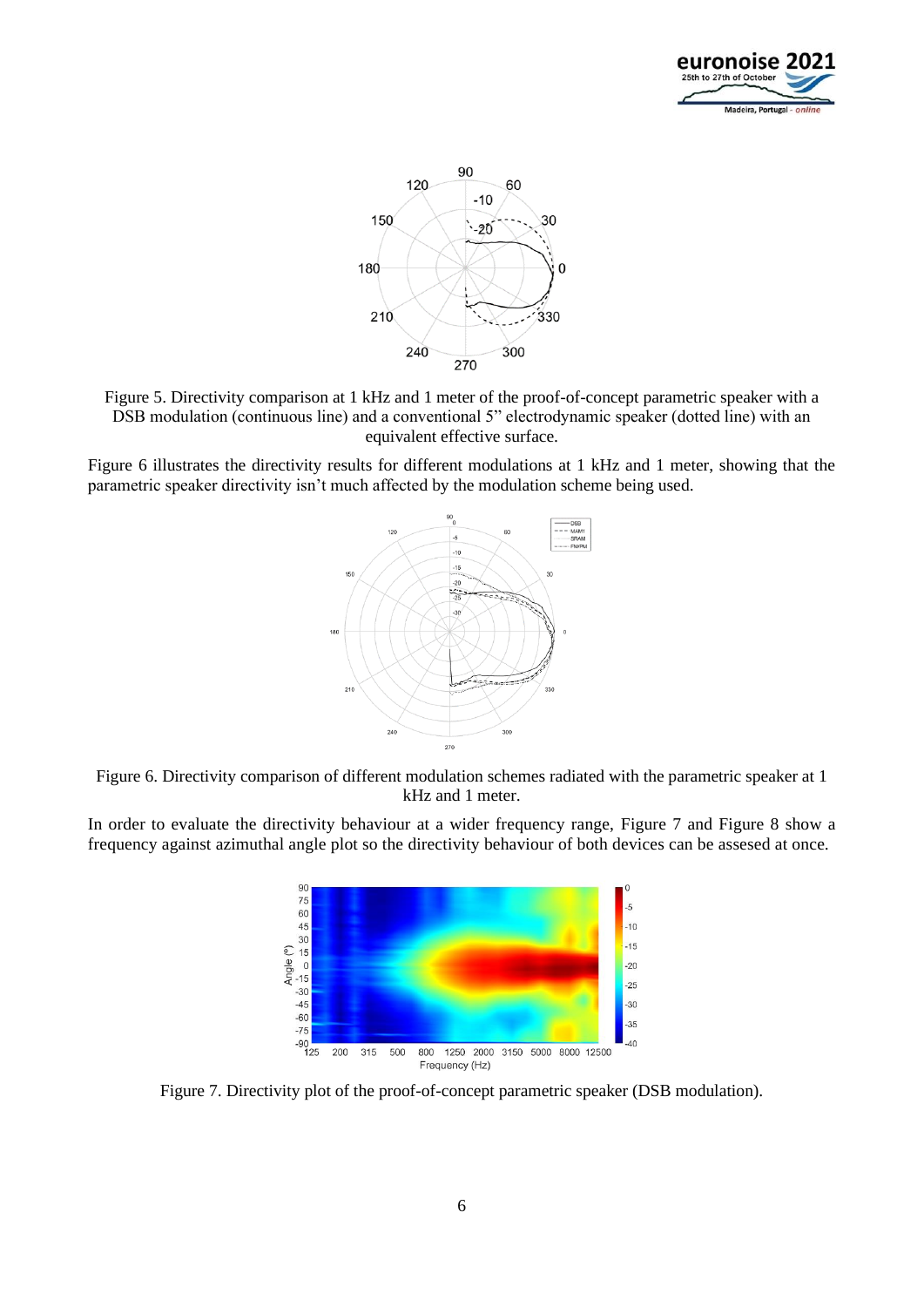



Figure 8. Directivity plot of the conventional electrodynamic loudspeaker.

<span id="page-6-0"></span>As [Figure 7](#page-5-2) shows, the proof-of-concept device drives out the dependency on the source size and the radiated wavelength, showing a constant directivity tendency within frequency starting at 500 Hz.

## **4.3 Case study:** *in situ* **performance at Vilamuseu**

To assess the performance of the parametric speaker when placed indoors, a straightforward experiment was carried on at the *Vilamuseu* facilities in La Vila Joiosa, Alicante. The parametric speaker was placed on an exhibition stand at 270cm height as shown in [Figure 9,](#page-6-1) and seven listening points with a 1-meter separation were evaluated with the distribution shown in [Figure 10.](#page-7-0) The microphone in point 4 is placed along the axis of the sound source, being this point the central measure with the highest received sound pressure level, thus the SPL of the rest of the points will be normalized to the maximum at point 4. In this way, we can assess the disturbance produced by both sound sources to the adjacent exhibition stands placed at points 1 and 7. The sound source reproduced an MLS signal, ensuring an equal SPL at point 4 for both the conventional and the parametric source.

<span id="page-6-1"></span>

Figure 9. Position of the sound source and microphone at the Vilamuseu exhibition stand.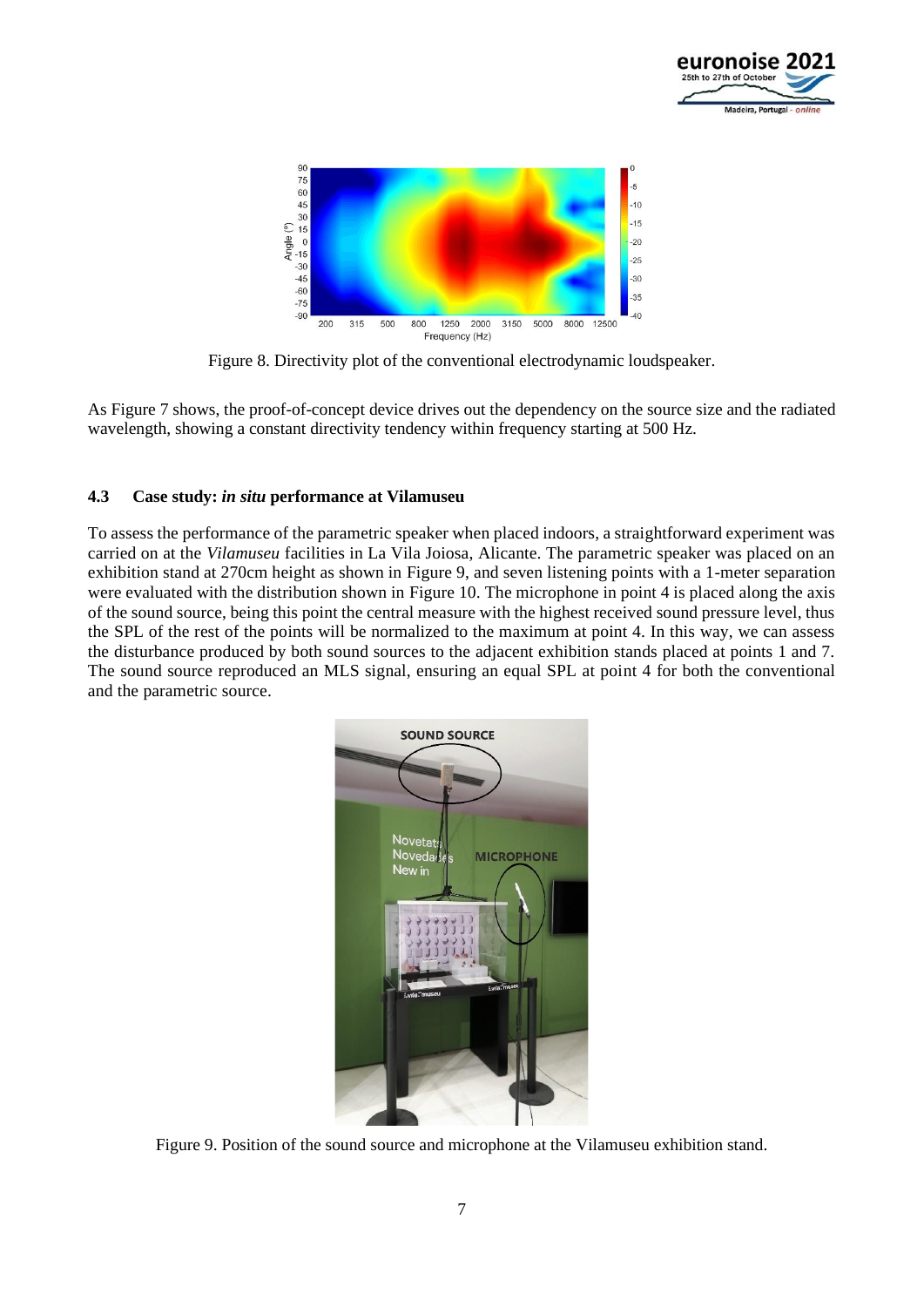



**Measure points** 

Figure 10. Measuring points scheme for the case study.

<span id="page-7-0"></span>The distribution of the evaluation points in the museum facilities is shown in [Figure 11.](#page-7-1)



Figure 11. Measuring points locations in Vilamuseu.

<span id="page-7-1"></span>[Figure 12](#page-7-2) shows the results for the electrodynamic loudspeaker normalized to the axial measurement. It is seen that the sound pressure level at exhibition stands points (points 1 and 7) at 3 meters from the central point, has a decay of 8 dB, which means that this type of source can't be used in focalized audio applications, producing an undesired disturbance to the adjacent stands.



<span id="page-7-2"></span>

On the other hand, [Figure 13](#page-8-0) shows the results obtained when the parametric speaker is used as the main sound source. Here, we can assess the great performance of this loudspeaker when compared with a conventional one, as it shows a near 25 dB decay at points 1 and 7, where another exhibition stand would be placed.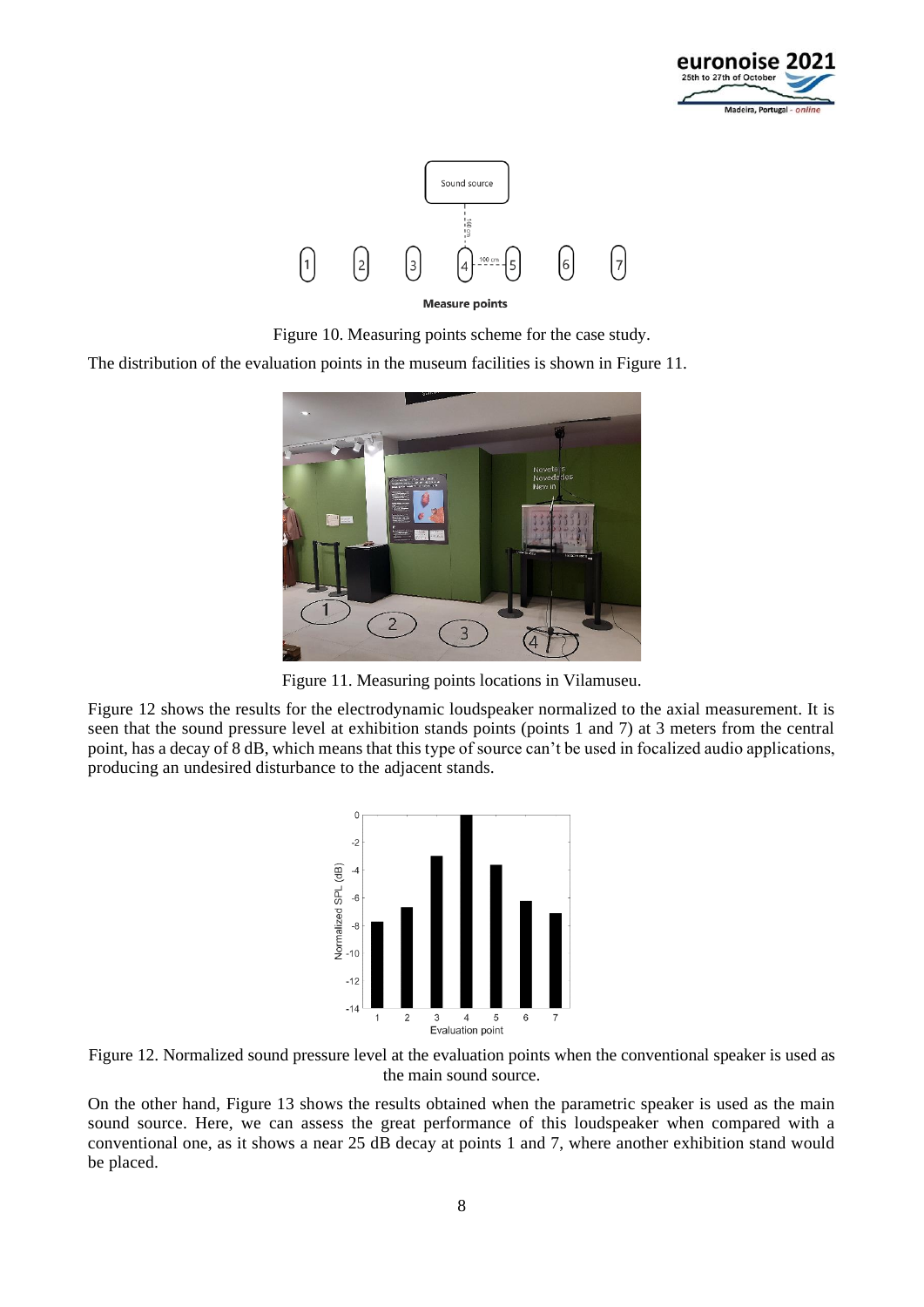



<span id="page-8-0"></span>Figure 13. Normalized sound pressure level at the evaluation points when the parametric speaker is used as the main sound source.

Evaluation points 1 and 7 are placed at 62º from the central point, being the measured SPL at points 1 and 7 in [Figure 13](#page-8-0) a contribution of the parametric speaker direct radiation, that is very low for 62° as shown in Figure [7,](#page-5-2) and the reflections produced in the enclosure's walls creating a reverberant field. The influence of this reverberant field should be considered if more than one parametric speakers are going to be working at the same time or if the sound reflections of a single parametric speaker are high enough to disturb other visitors. A final measure was taken where a narrow bandwidth recorded speech was reproduced leading to a 18 dB reduction between exhibition stands (points 1 and 4) with the parametric speaker, and a 7 dB reduction for the conventional one. Note that the reduction obtained with the parametric speaker can be negatively affected by the noise floor and the real reduction can be higher.

# **5 Conclusions**

The proof-of-concept parametric array implementation has been proven to achieve a high directivity when compared to conventional sound sources. Its application in museum exhibit stands shows that it can deliver sound in a focused way, preventing the disturbance between consecutive stands. Although these devices offer a very narrow main lobe, the reflections from the enclosure's walls can negatively affect other listening positions as well as the overall sound field. This fact must be considered when applying these devices in indoor sound applications by controlling the sound absorption at the main reflection points, which involves a deep study of the indoor sound field created with the parametric speakers. Further work includes this deep study of the reverberant field when one or more parametric speakers are used as the main sound sources as well as the study of possible solutions to dimmish this effect leading to a feasible use of multiple parametric speakers at once in the same enclosure.

# **Acknowledgements**

The case study to assess the 'in situ' performance was carried on at the *Vilamuseu* facilities in La Vila Joiosa, Alicante (Spain).